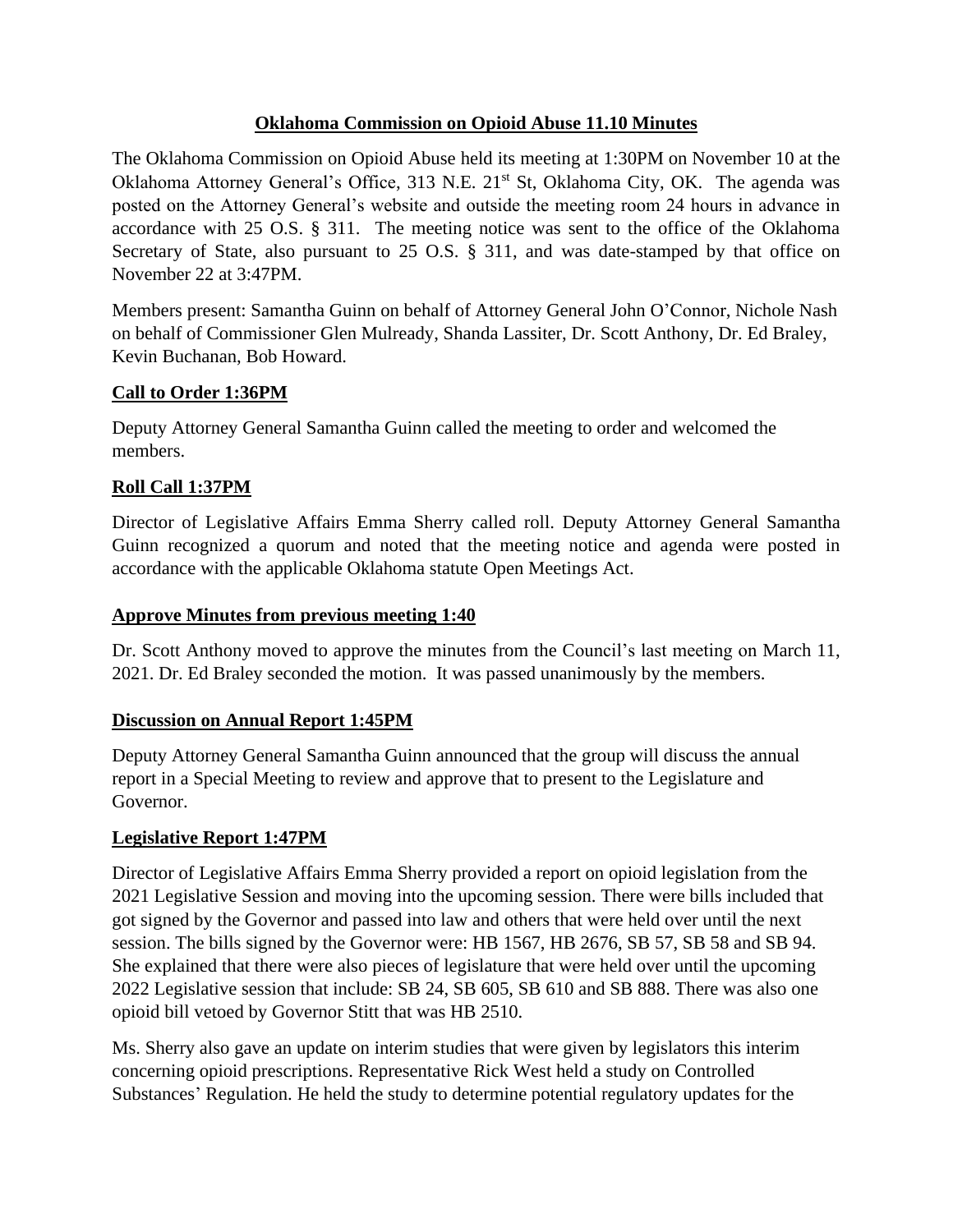dispensing of controlled substances and Oklahoma. Representative John Talley also held an interim study that considered the unintended effects of forced tapering on opioid prescriptions. It was stated in the study that opioid addiction in the U.S. needs to be addresses but it should not be addressed at the expense of the individuals who need the medication to maintain a good quality of life.

Ms. Sherry announced that if any member has any questions, concerns or suggestion for the next legislative session to contact herself or Deputy Attorney General Samantha Guinn.

Mr. Bob Howard discussed the Pain Limit Law that the Commission supported. He mentioned the reason behind the bill and the unintended consequences behind it. He said for four years that the Senate has passed it but will not get heard by the House. He said part of the proposal was to get a higher degree of professionalism into the pain clinics. Mr. Howard mentioned there should be a certain set of qualifications, training and certification to treat pain management patients. Mr. Howard also brought up that he does not believe that PAs should have the authority to write controlled substance prescriptions. He stated that it would be allowing them too much access for what they should have.

# **Sector Announcements and Updates: 2:17PM**

- A. Director Donnie Anderson, OBNDD
	- Not present.
- B. Commissioner Carrie Slatton-Hodges, DMHSAS
	- Not present.
- C. Scott Anthony, D.O.
	- Dr. Anthony announced that the CDC has updated their 2016 guidelines that are presented as graphs. He mentioned that the FDA declared that there is a problem and cannot abruptly cut off opioids. It takes time to get a patient off opioids or to get them at a reduced amount. The CDC remained mostly the same and was similar to HB 1446 not turning acute pain into chromic pain. Recommendation to try non opioid medication first stayed the same. He said there needs to be data on different types of pain syndromes, studies on how people do on a dose of opioids with different syndromes.
- D. Rep. Chris Kannady, HD91
	- Not present.
- E. Sen. Roger Thompson, Dist. 8
	- Not present.
- F. Kevin Taubman
	- Not Present.
- G. Commissioner Glen Mulready, Oklahoma Insurance Department.
	- Nicole Nash, designee, informed the group on her specialty in insurance and her background at the State Health Department. She would like to provide assistance where it is needed.
- H. District Attorney Kevin Buchanan